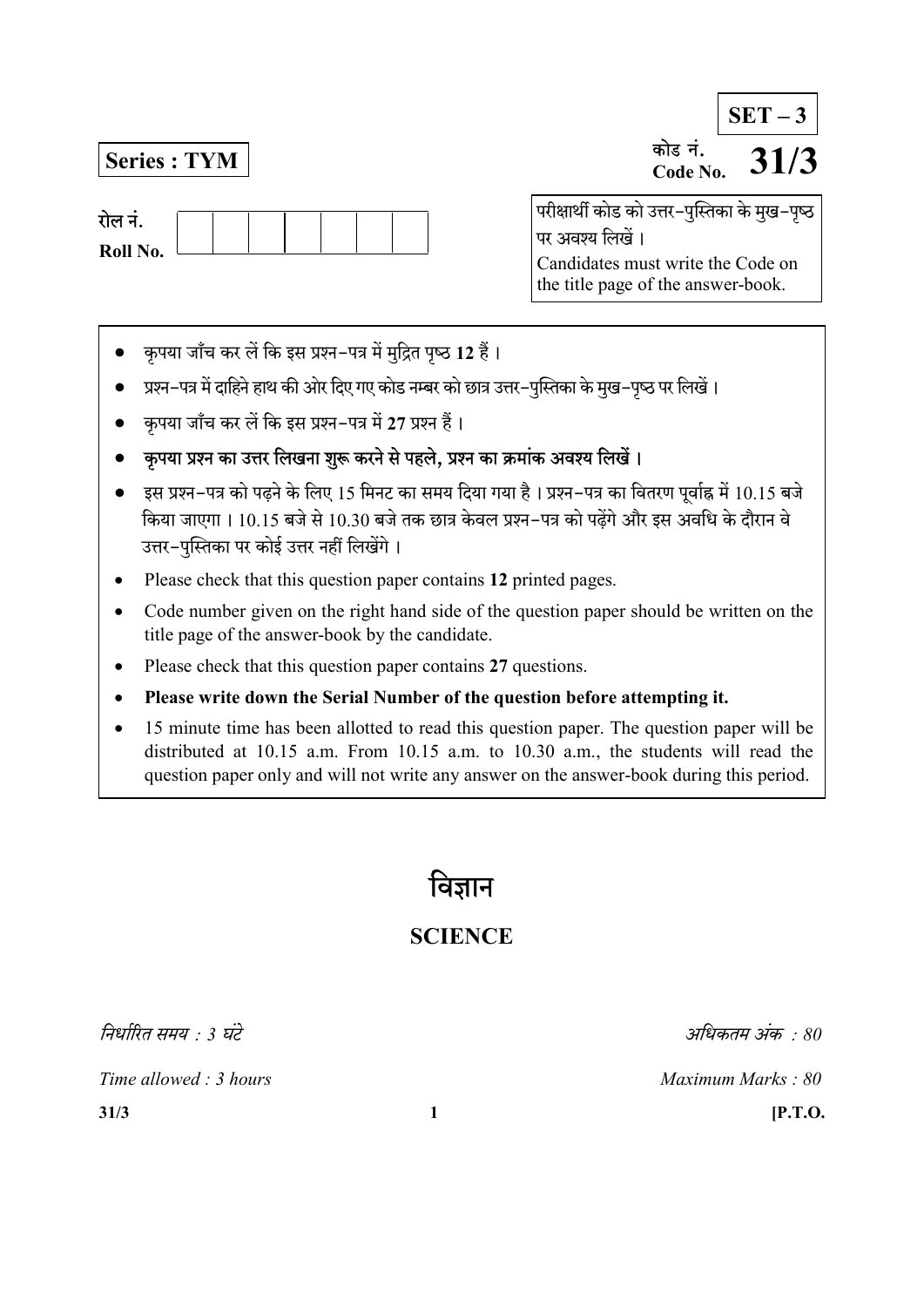#### सामान्य निर्देश :

- (i) इस प्रश्न-पत्र को **दो** भागों, भाग अ और भाग ब, में बाँटा गया है । आपको दोनों भागों के प्रश्नों के उत्तर लिखने हैं ।
- (ii) सभी प्रश्न **अनिवार्य** हैं ।
- (iii) आपको भाग अ और भाग ब के सभी प्रश्नों के उत्तर पृथक्-पृथक् भाग के आधार पर लिखने हैं ।
- (iv) यहाँ भाग अ के **तीन** अंक के **तीन** प्रश्नों, **पाँच** अंक के **दो** प्रश्नों और भाग ब में **दो** अंक के **एक** प्रश्न में आंतरिक चयन दिया गया है ।
- (v) भाग अ के प्रश्न संख्या 1 और 2 **एक–एक** अंक के प्रश्न हैं । इनके उत्तर **एक** शब्द अथवा **एक** वाक्य में तीजिए ।
- (vi) भाग अ के प्रश्न संख्या 3 से 5 **दो–दो** अंकों के प्रश्न हैं । इनके उत्तर लगभग 30 शब्दों में देने हैं ।
- (vii) भाग अ के प्रश्न संख्या 6 से 15 **तीन–तीन** अंकों के प्रश्न हैं । इनके उत्तर लगभग 50 शब्दों में देने हैं ।
- (viii) भाग अ के प्रश्न संख्या 16 से 21 **पाँच–पाँच** अंकों के प्रश्न हैं । इनके उत्तर लगभग 70 शब्दों में देने हैं ।
- (ix) भाग ब के प्रश्न संख्या 22 से 27 प्रयोगात्मक कौशल पर आधारित **दो–दो** अंकों के प्रश्न हैं । इनके उत्तर संक्षिप्त में देने हैं ।

#### General Instructions :

- $(i)$  The question paper comprises two Sections, A and B. You are to attempt both the sections.
- (ii) All questions are compulsory.
- (iii) All questions of Section A and Section B are to be attempted separately.
- $(iv)$  There is an internal choice in three questions of three marks each, two questions of five marks each in Section  $A$  and in one question of two marks in Section  $B$ .
- (v) Ouestion numbers 1 and 2 in Section A are **one-**mark questions. They are to be answered in one word or in one sentence.
- (vi) Ouestion numbers 3 to 5 in Section A are two-marks questions. These are to be answered in about 30 words each.
- (vii) Ouestion numbers  $6$  to 15 in Section A are three-marks questions. These are to be answered in about 50 words each.
- (viii) Question numbers 16 to 21 in Section A are five-marks questions. These are to be answered in about 70 words each.
- (ix) Question numbers 22 to 27 in Section B are based on practical skills. Each question is a two-marks question. These are to be answered in brief.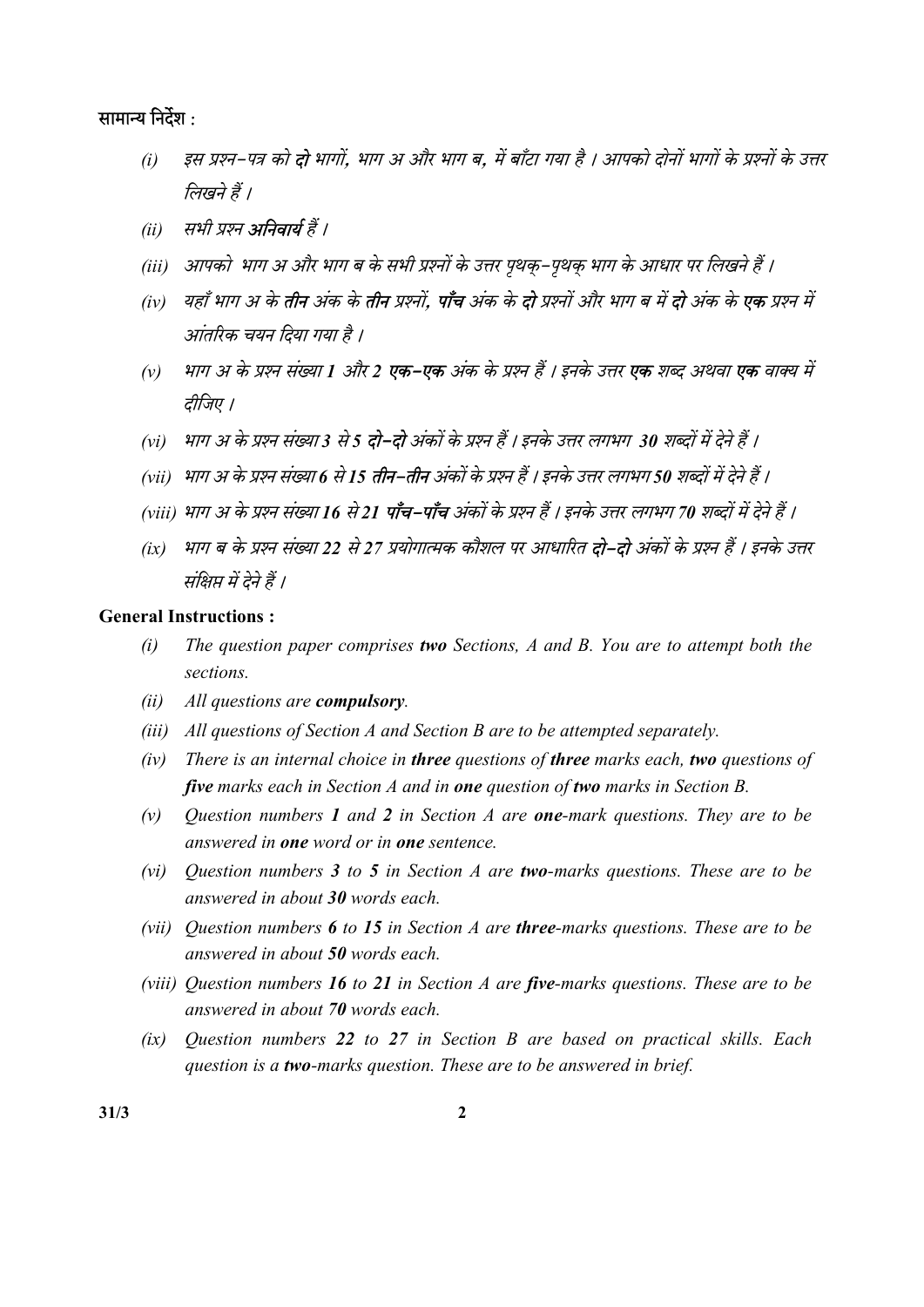#### भाग $-3I$

#### Section – A

1. मेंडल के एक प्रयोग में बैंगनी रंग के पृष्पों वाले मटर के पौधों का संकरण सफेद फूलों वाले मटर के पौधों से कराया गया ।  $\mathrm{F_{1}}$  संतति में क्या परिणाम प्राप्त होंगे ?  $1$ 

A Mendelian experiment consisted of breeding pea plants bearing violet flowers with pea plants bearing white flowers. What will be the result in  $F_1$  progeny ?

2. - 1

Write the energy conversion that takes place in a hydropower plant.

3. यदि किसी गोलीय दर्पण द्वारा उसके सामने रखें बिम्ब की किसी भी स्थिति के लिए सदैव ही बिम्ब का सीधा और साइज़ में छोटा प्रतिबिम्ब बनता है, तो यह दर्पण किस प्रकार का है ? अपने उत्तर की पुष्टि के 2

If the image formed by a spherical mirror for all positions of the object placed in front of it is always erect and diminished, what type of mirror is it ? Draw a labelled ray diagram to support your answer.

4. कोई यौगिक 'X' आधिक्य सांद्र सल्फ्यूरिक अम्ल के साथ 443 K पर गर्म करने पर कोई असंतुप्त यौगिक 'Y' बनाता है। यौगिक 'X' सोडियम धातु से भी अभिक्रिया करता है जिसमें कोई रंगहीन गैस 'Z' निकलती है। 'X', 'Y' तथा 'Z' को पहचानिए। 'Y' उत्पन्न होने की रासायनिक अभिक्रिया का समीकरण भी लिखिए तथा इसमें सांद्र सल्फ्युरिक अम्ल की भूमिका का उल्लेख भी कीजिए। 2

A compound 'X' on heating with excess conc. sulphuric acid at 443 K gives an unsaturated compound 'Y'. 'X' also reacts with sodium metal to evolve a colourless gas 'Z'. Identify 'X', 'Y' and 'Z'. Write the equation of the chemical reaction of formation of 'Y' and also write the role of sulphuric acid in the reaction.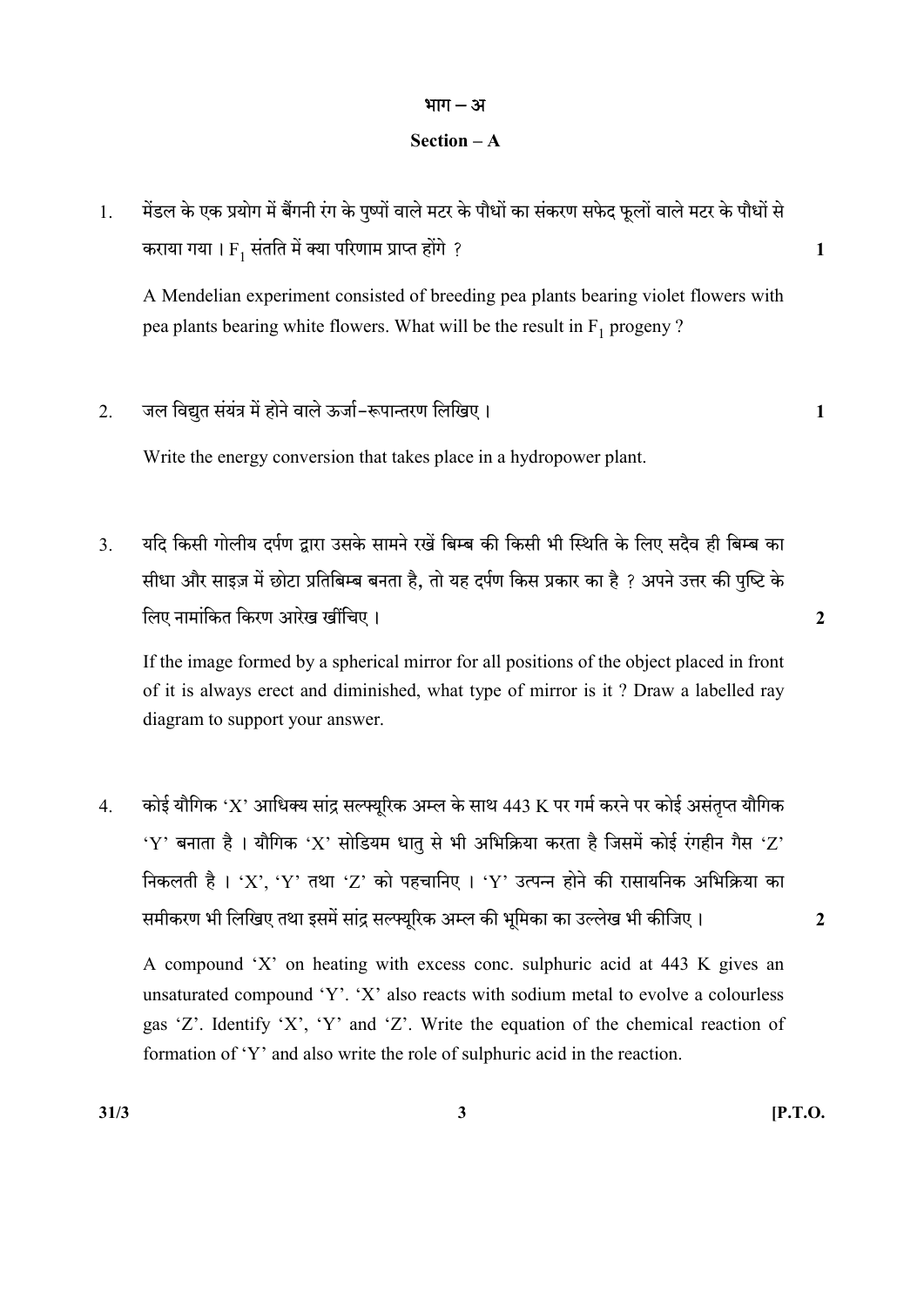- 5. (a) 2
	- (b) नीचे दिए गए न्यूरॉन के प्रवाह आरेख, जिसमें सूचना विद्युत आवेग के रूप में गमन करती है, को अपनी उत्तर पुस्तिका पर खींचकर इसमें a और b का नाम लिखिए।



- (a) Name one gustatory receptor and one olfactory receptor present in human beings.
- (b) Write a and b in the given flow chart of neuron through which information travels as an electrical impulse.

| Dendrite |  |  | End point of Neuron |
|----------|--|--|---------------------|
|          |  |  |                     |

6. यह दर्शाइए कि तीन प्रतिरोधकों, जिनमें प्रत्येक का प्रतिरोध 9 Ω है, को आप किस प्रकार संयोजित करेंगे कि संयोजन का तुल्य प्रतिरोध (i) 13.5  $\Omega$ , (ii) 6  $\Omega$  प्राप्त हो ?

#### अथवा

- (a) जूल का तापन नियम लिखिए।
- (b) दो विद्युत लैम्प जिनमें से एक का अनुमतांक 100 W; 220 V तथा दूसरे का 60 W; 220 V है, किसी विद्युत मेंस के साथ पार्श्वक्रम में संयोजित हैं। यदि विद्युत आपूर्ति की वोल्टता 220 V है. तो दोनों बल्बों द्वारा विद्युत मेंस से कितनी धारा ली जाती है ?

Show how would you join three resistors, each of resistance 9  $\Omega$  so that the equivalent resistance of the combination is (i) 13.5  $\Omega$ , (ii) 6  $\Omega$ ?

#### OR

- (a) Write Joule's law of heating.
- (b) Two lamps, one rated 100 W; 220 V, and the other 60 W; 220 V, are connected in parallel to electric mains supply. Find the current drawn by two bulbs from the line, if the supply voltage is 220 V.
- 7. प्रकाश के अपवर्तन के नियम लिखिए । पद "किसी माध्यम का निरपेक्ष अपवर्तनांक" की व्याख्या कीजिए और इस पद तथा निर्वात में प्रकाश की चाल के बीच के संबंध को दर्शाने के लिए व्यंजक लिखिए। 3

#### अथवा

किसी लेंस की क्षमता से क्या तात्पर्य है ? इसका SI मात्रक लिखिए। कोई छात्र 40 cm फोकस दुरी का लेंस उपयोग कर रहा है तथा कोई अन्य छात्र  $-20$  cm फोकस दूरी का लेंस उपयोग कर रहा है। इन दोनों लेंसों की प्रकृति और क्षमता लिखिए।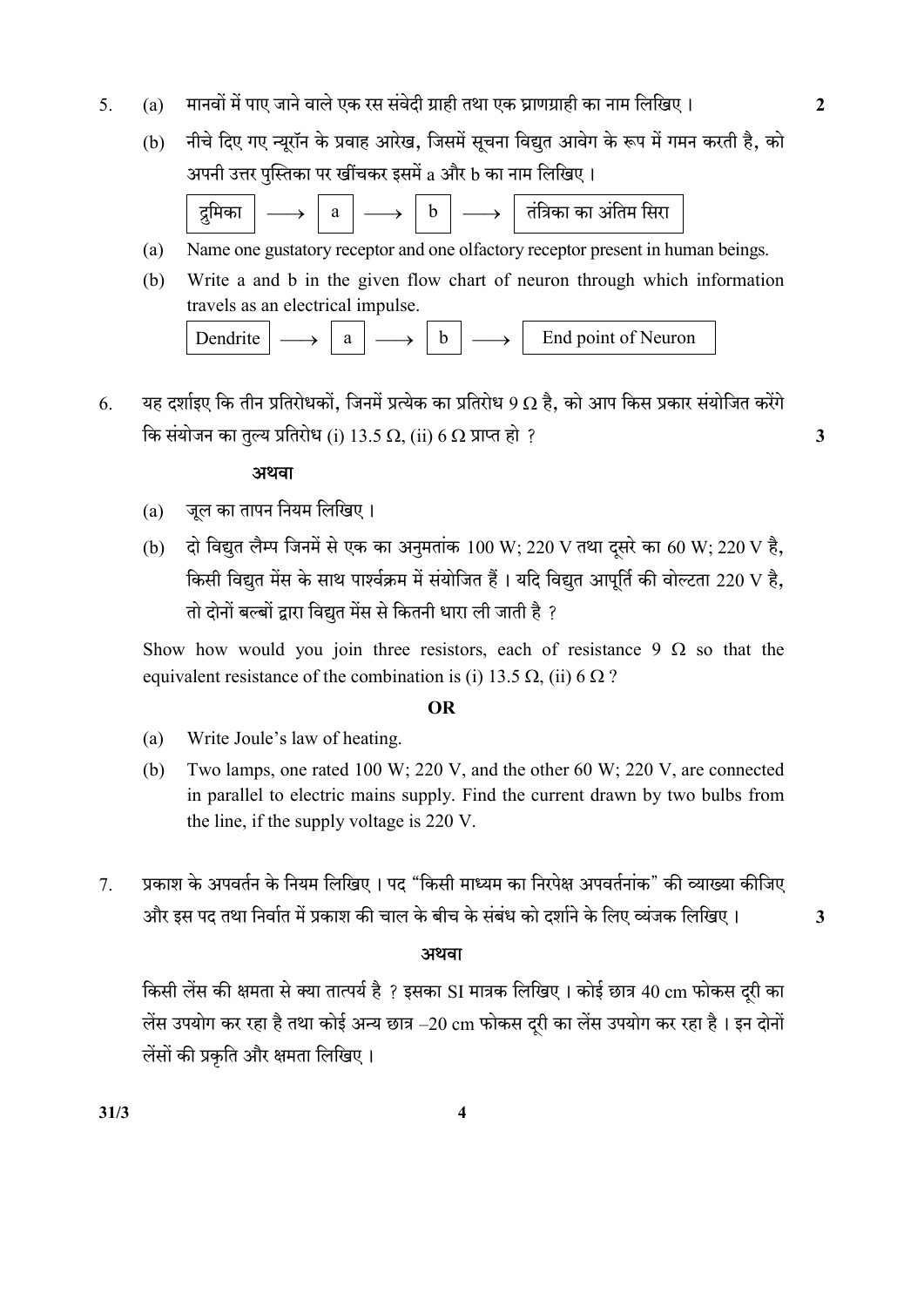State the laws of refraction of light. Explain the term 'absolute refractive index of a medium' and write an expression to relate it with the speed of light in vacuum.

#### OR

 What is meant by power of a lens ? Write its SI unit. A student uses a lens of focal length 40 cm and another of –20 cm. Write the nature and power of each lens.

8. निम्नलिखित अन्तःस्रावी ग्रंथियों द्वारा स्रावित हॉर्मोनों का नाम तथा प्रत्येक का एक प्रकार्य लिखिए। 3

 $(a)$  अवट ग्रंथि (b) पीयुष ग्रंथि (c) अग्न्याशय

Name the hormones secreted by the following endocrine glands and specify one function of each :

- (a) Thyroid (b) Pituitary (c) Pancreas
- 9. अलैंगिक जनन और लैंगिक जनन के बीच एक अन्तर लिखिए । अलैंगिक जनन करने वाली अथवा लैंगिक जनन करने वाली स्पीशीज़ में से किसके द्वारा जनित स्पीशीज़ की उत्तरजीविता के अपेक्षाकृत ? 3

Write one main difference between asexual and sexual mode of reproduction. Which species is likely to have comparatively better chances of survival – the one reproducing asexually or the one reproducing sexually ? Give reason to justify your answer.

- 10. (a) किसी चालक, जिसकी आकृति तार जैसी है, का प्रतिरोध जिन कारकों पर निर्भर करता है, उनकी सूची बनाइए।
	- (b) धात्एँ विद्युत की अच्छी चालक तथा काँच विद्युत का कुचालक क्यों होता है ? कारण दीजिए।
	- (c) विद्युत तापन युक्तियों में सामान्यतः मिश्रातुओं का उपयोग क्यों किया जाता है ? कारण दीजिए। 3
	- (a) List the factors on which the resistance of a conductor in the shape of a wire depends.
	- (b) Why are metals good conductors of electricity whereas glass is a bad conductor of electricity ? Give reason.
	- (c) Why are alloys commonly used in electrical heating devices ? Give reason.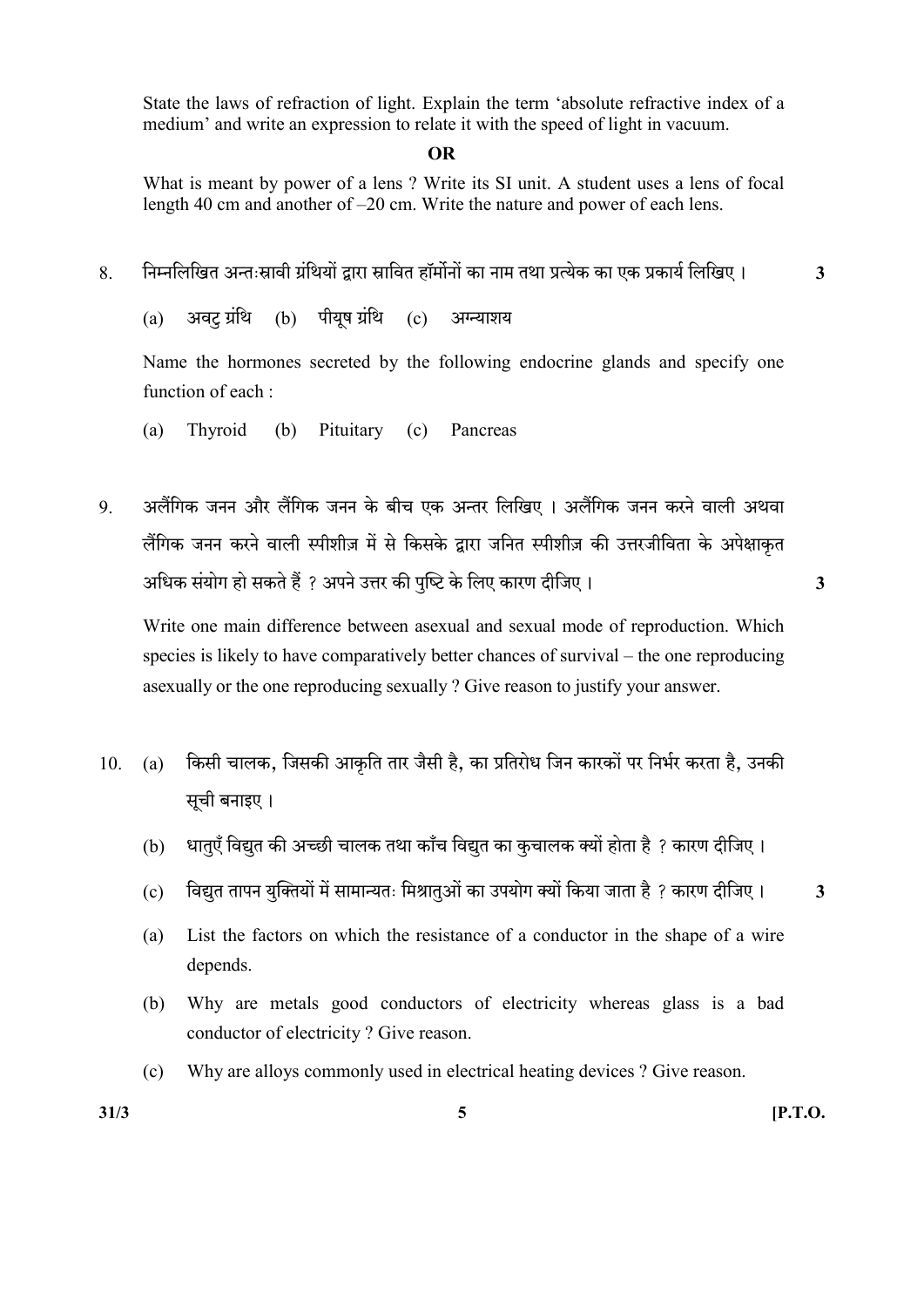- 11. बांध क्या होता है ? हम बड़े बांध क्यों बनाना चाहते हैं ? बड़े बांधों का निर्माण करते समय किन तीन , , 3 What is a dam ? Why do we seek to build large dams ? While building large dams, which three main problems should particularly be addressed to maintain peace among local people ? Mention them.
- 12. किसी विद्यालय के छात्रों ने प्रातःकालीन सभा में यह समाचार सुना कि दिल्ली में कूड़े का कोई पर्वत अचानक फट गया और कई गाडियाँ उस मलबे में दब गयीं । कछ लोग भी जख्मी हो गए और हर ओर टैफिक जाम हो गया। शिक्षक महोदय ने बौद्धिक सत्र में भी इसी विषय पर चर्चा की तथा छात्रों से कुड़े की समस्या का हल खोजने के लिए कहा। अन्ततः छात्रों ने दो बिन्दओं का निष्कर्ष निकाला – पहला यह है कि जो कूड़ा हम उत्पन्न करते हैं उसका प्रबन्धन हम स्वयं करें, तथा दसरा यह कि निजी स्तर पर हम कम 3

- (a) जो कूड़ा हम उत्पन्न करते हैं उसके प्रबन्धन के दो उपाय सुझाइए।
- (b) निजी तौर पर, कम से कम कूड़ा उत्पन्न करने के लिए हम क्या कर सकते हैं ? दो बिंदु दीजिए।
- (c) इस प्रसंग में शिक्षक महोदय ने जिन मूल्यों के विषय में छात्रों को शिक्षा दी उनमें से दो मूल्यों की सूची बनाइए।

 Students in a school listened to the news read in the morning assembly that the mountain of garbage in Delhi, suddenly exploded and various vehicles got buried under it. Several people were also injured and there was traffic jam all around. In the brain storming session the teacher also discussed this issue and asked the students to find out a solution to the problem of garbage. Finally they arrived at two main points – one is self management of the garbage we produce and the second is to generate less garbage at individual level.

- (a) Suggest two measures to manage the garbage we produce.
- (b) As an individual, what can we do to generate the least garbage ? Give two points.
- (c) List two values the teacher instilled in his students in this episode.

 $31/3$  6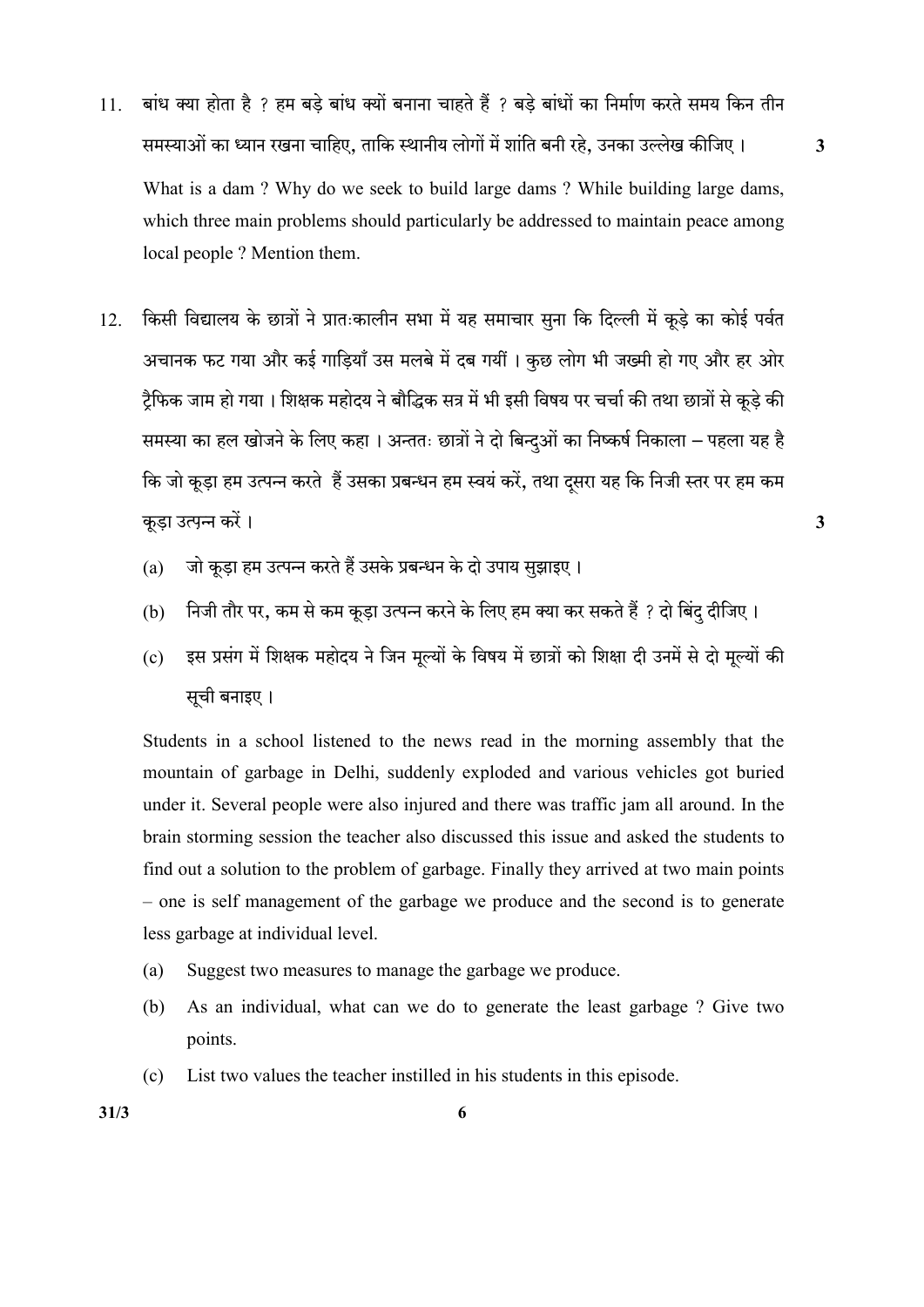- 13. (a) कार्बन के अधिकांश यौगिक विद्युत के कुचालक क्यों होते हैं ?
	- (b) किसी ऐसे संतृप्त यौगिक का नाम और उसकी संरचना दीजिए जिसमें कार्बन परमाणु वलय के रूप में व्यवस्थित होते हैं। इस यौगिक में उपस्थित एकल आबन्धों की संख्या लिखिए।
	- (a) Why are most carbon compounds poor conductors of electricity ?
	- (b) Write the name and structure of a saturated compound in which the carbon atoms are arranged in a ring. Give the number of single bonds present in this compound.
- 14. किसी परखनली में दानेदार जिंक के कुछ टुकडे लेकर उसमें 2 mL सोडियम हाइड्रॉक्साइड का विलयन डाला गया। परखनली की सामग्री को गर्म करने पर कोई गैस उत्सर्जित हुई जिसका परीक्षण करने से पूर्व उसे साबून के विलयन से प्रवाहित किया गया जिसमें गैस के बूलबूले बने । होने वाली अभिक्रिया का समीकरण तथा इस गैस के संसूचन के लिए परीक्षण लिखिए। यदि यही धातु किसी प्रबल अम्ल के तन् , 3

#### अथवा

पकौड़ों को स्वादिष्ट और खस्ता बनाने के लिए उपयोग किए जाने वाले किसी लवण का pH मान 14 है। इस लवण को पहचानिए तथा इसके निर्माण के लिए रासायनिक समीकरण लिखिए। इसके दो उपयोगों की सूची बनाइए।

2 mL of sodium hydroxide solution is added to a few pieces of granulated zinc metal taken in a test tube. When the contents are warmed, a gas evolves which is bubbled through a soap solution before testing. Write the equation of the chemical reaction involved and the test to detect the gas. Name the gas which will be evolved when the same metal reacts with dilute solution of a strong acid.

#### OR

 The pH of a salt used to make tasty and crispy pakoras is 14. Identify the salt and write a chemical equation for its formation. List its two uses.

15. वियोजन (अपघटन) अभिक्रियाओं में अभिकारकों को तोडने के लिए या तो ऊष्मा अथवा प्रकाश अथवा विद्युत ऊर्जा की आवश्यकता होती है। प्रत्येक प्रकार की वियोजन अभिक्रिया, जिसमें ऊष्मा, प्रकाश और , - 3

Decomposition reactions require energy either in the form of heat or light or electricity for breaking down the reactants. Write one equation each for decomposition reactions where energy is supplied in the form of heat, light and electricity.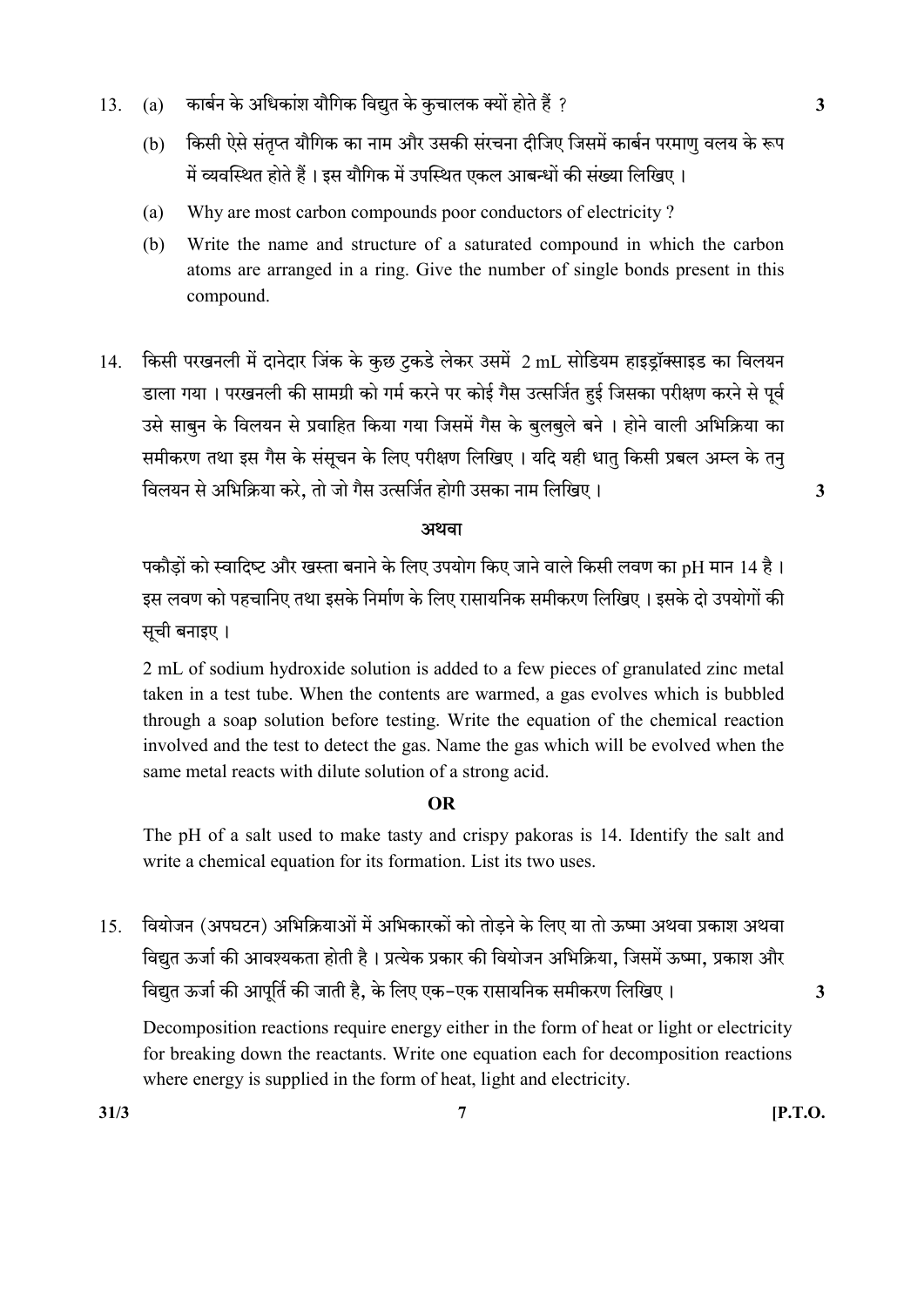- $16.$  (a) कोई छात्र लगभग 3 m दूरी पर स्थित श्यामपट्ट पर लिखें अक्षरों को स्पष्ट नहीं देख पाता । यह छात्र जिस दृष्टि-दोष से पीड़ित है उसका नाम लिखिए। इस दोष के संभावित कारण लिखिए और इसके संशोधन की विधि की व्याख्या कीजिए।
	- (b) तारें क्यों टिमटिमाते हैं ? व्याख्या कीजिए । संस्था कार्यालय का स्वतंत्र करने के साथ प्रकार के साथ प्रकार

#### अथवा

 $(a)$  मानव नेत्र के नीचे दिए गए प्रत्येक भाग का कार्य लिखिए :

(i) पुतली, (ii) परितारिका, (iii) क्रिस्टलीय लेंस, (iv) पक्ष्माभी पेशियाँ

- (b) प्रातःकाल सूर्य रक्ताभ क्यों प्रतीत होता है ? क्या कोई अंतरिक्षयात्री इस परिघटना का प्रेक्षण चन्द्रमा पर भी कर सकता है ? अपने उत्तर की पुष्टि के लिए कारण दीजिए।
- (a) A student is unable to see clearly the words written on the black board placed at a distance of approximately 3 m from him. Name the defect of vision the boy is suffering from. State the possible causes of this defect and explain the method of correcting it.
- (b) Why do stars twinkle ? Explain.

#### OR

- (a) Write the function of each of the following parts of human eye :
	- (i) Cornea (ii) Iris (iii) Crystalline lens (iv) Ciliary muscles
- (b) Why does the sun appear reddish early in the morning ? Will this phenomenon be observed by an astronaut on the Moon ? Give reason to justify your answer.
- 17. (a) रुधिर के किन्हीं दो अवयवों का उल्लेख कीजिए।
	- (b) शरीर में ऑक्सीजन-प्रचुर रुधिर के गमन का पथ लिखिए।
	- (c) आलिन्द और निलय के बीच वाल्वों का कार्य लिखिए।
	- (d) धमनी और शिरा के संघटनों के बीच कोई एक संरचनात्मक अन्तर लिखिए। 5

#### स्त्रीय संस्थान के संस्थान के संस्थान के संस्थान के संस्थान के संस्थान के संस्थान के संस्थान के संस्थान के संस<br>संस्थान के संस्थान के संस्थान के संस्थान के संस्थान के संस्थान के संस्थान के संस्थान के संस्थान के संस्थान के

- (a) उत्सर्जन की परिभाषा लिखिए।
- (b) वृक्क में उपस्थित आधारी निस्यंदन एकक का नाम लिखिए।
- (c) मानव के उत्सर्जन तंत्र का आरेख खींचिए और उस पर उत्सर्जन तंत्र के उस भाग का नामांकन कीजिए –
	- (i) जो मूत्र तैयार करता है।
	- (ii) जो लम्बी नलिका है और वृक्क से मूत्र संचित करती है।
	- (iii) जिसमें मूत्र त्यागने तक मूत्र भण्डारित रहता है।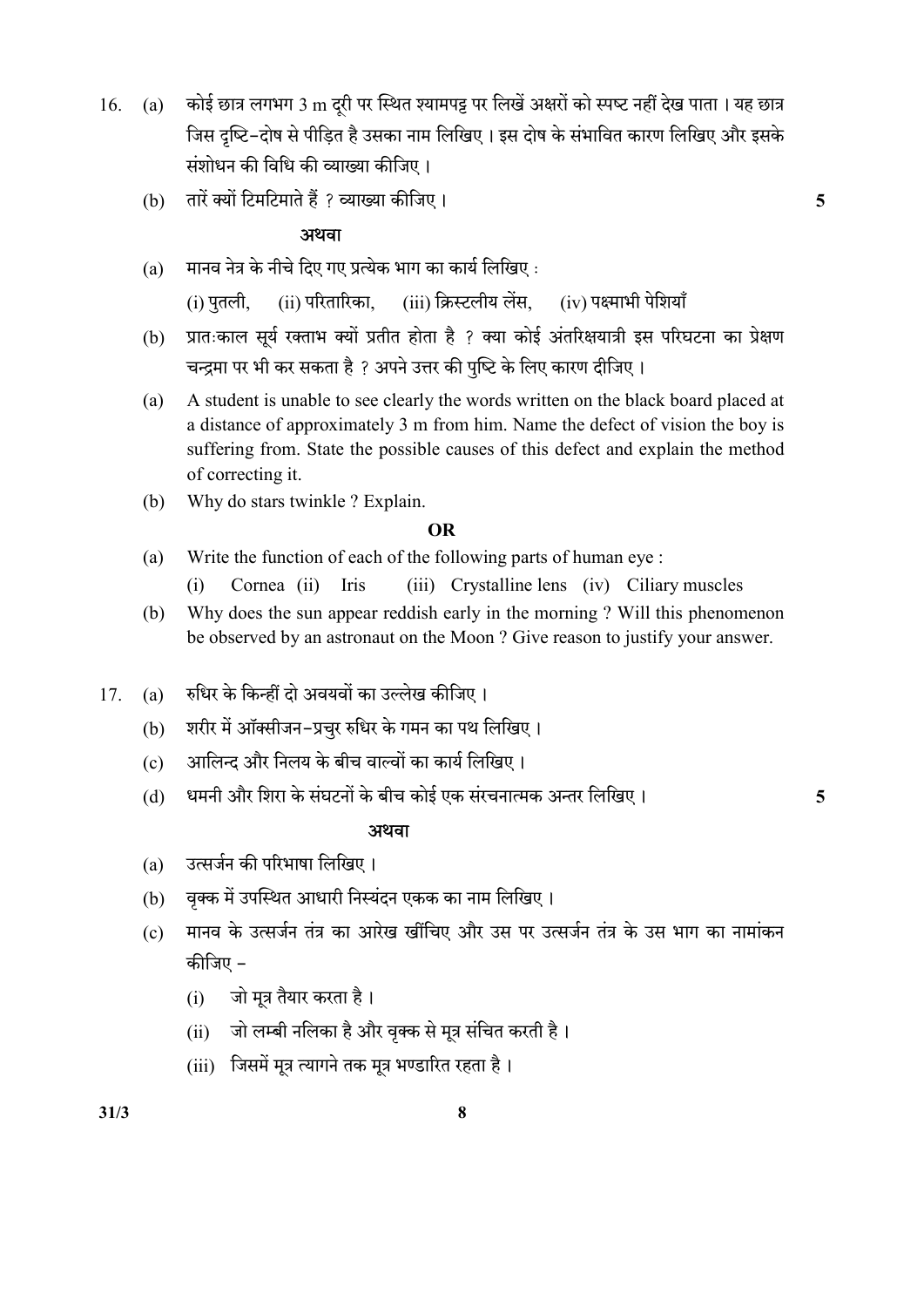- (a) Mention any two components of blood.
- (b) Trace the movement of oxygenated blood in the body.
- (c) Write the function of valves present in between atria and ventricles.
- (d) Write one structural difference between the composition of artery and veins.

#### OR

- (a) Define excretion.
- (b) Name the basic filtration unit present in the kidney.
- (c) Draw excretory system in human beings and label the following organs of excretory system which perform following functions :
	- (i) form urine.
	- (ii) is a long tube which collects urine from kidney.
	- (iii) store urine until it is passed out.
- $18.$  (a) मानव मादा जनन तंत्र के नीचे दिए गए प्रत्येक भाग का कार्य लिखिए:

 $(i)$  अण्डाशय.  $(ii)$  अंडवाहिनी.  $(iii)$  गर्भाशय

- (b) 5
- (a) Write the function of following parts in human female reproductive system :
	- (i) Ovary (ii) Oviduct (iii) Uterus
- (b) Describe in brief the structure and function of placenta.
- 19. (a) फ्लेमिंग का वाम हस्त नियम लिखिए।
	- (b) विद्युत मोटर का कार्यकारी सिद्धान्त लिखिए।
	- (c) विद्युत मोटर के नीचे दिए गए भागों का कार्य लिखिए।
		- (i) आर्मेचर (ii) ब्रश (iii) विभक्त वलय
	- (a) State Fleming's left hand rule.
	- (b) Write the principle of working of an electric motor.
	- (c) Explain the function of the following parts of an electric motor.
		- (i) Armature (ii) Brushes (iii) Split ring

 $31/3$  [P.T.O.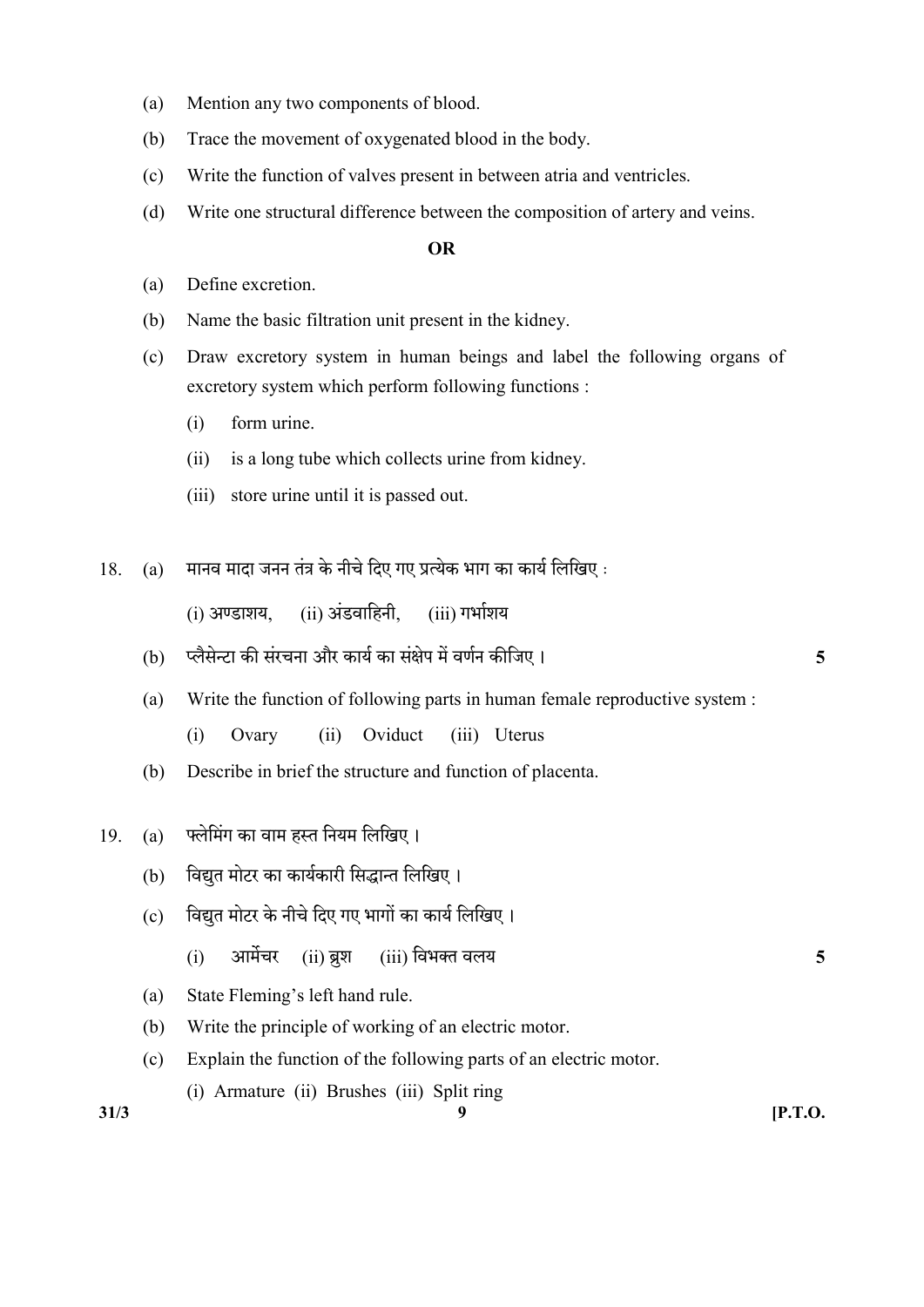- 20. (a) सक्रियता श्रेणी के मध्य की धातु के कार्बोनेट अयस्कों से शुद्ध धातुओं के निष्कर्षण की विधि के चरणों को लिखिए।
	- (b) कॉपर (तांबे) के सल्फाइड अयस्क से कॉपर का निष्कर्षण किस प्रकार किया जाता है ? निष्कर्षण के विभिन्न चरणों की व्याख्या रासायनिक समीकरणों सहित कीजिए । कॉपर के विद्युत अपघटनी 5
	- (a) Write the steps involved in the extraction of pure metals in the middle of the activity series from their carbonate ores.
	- (b) How is copper extracted from its sulphide ore ? Explain the various steps supported by chemical equations. Draw labelled diagram for the electrolytic refining of copper.
- 21. (a) आधुनिक आवर्त सारणी का विकास डॉबेराइनर, न्यूलैण्ड तथा मेण्डेलीफ के प्रारंभिक प्रयासों के कारण हो पाया है। इन तीनों प्रयासों की एक–एक उपलब्धि और एक–एक सीमा की सूची बनाइए।
	- (b) उस वैज्ञानिक का नाम लिखिए जिसने सर्वप्रथम यह दर्शाया कि किसी तत्त्व की परमाणु संख्या उसके परमाणु द्रव्यमान की तुलना में अधिक आधारभूत गुणधर्म है।
	- $\sim$  0  $\sim$  311धनिक आवर्त नियम लिखिए ।
	- (a) The modern periodic table has been evolved through the early attempts of Dobereiner, Newland and Mendeleev. List one advantage and one limitation of all the three attempts.
	- (b) Name the scientist who first of all showed that atomic number of an element is a more fundamental property than its atomic mass.
	- (c) State Modern periodic law.

 $31/3$  10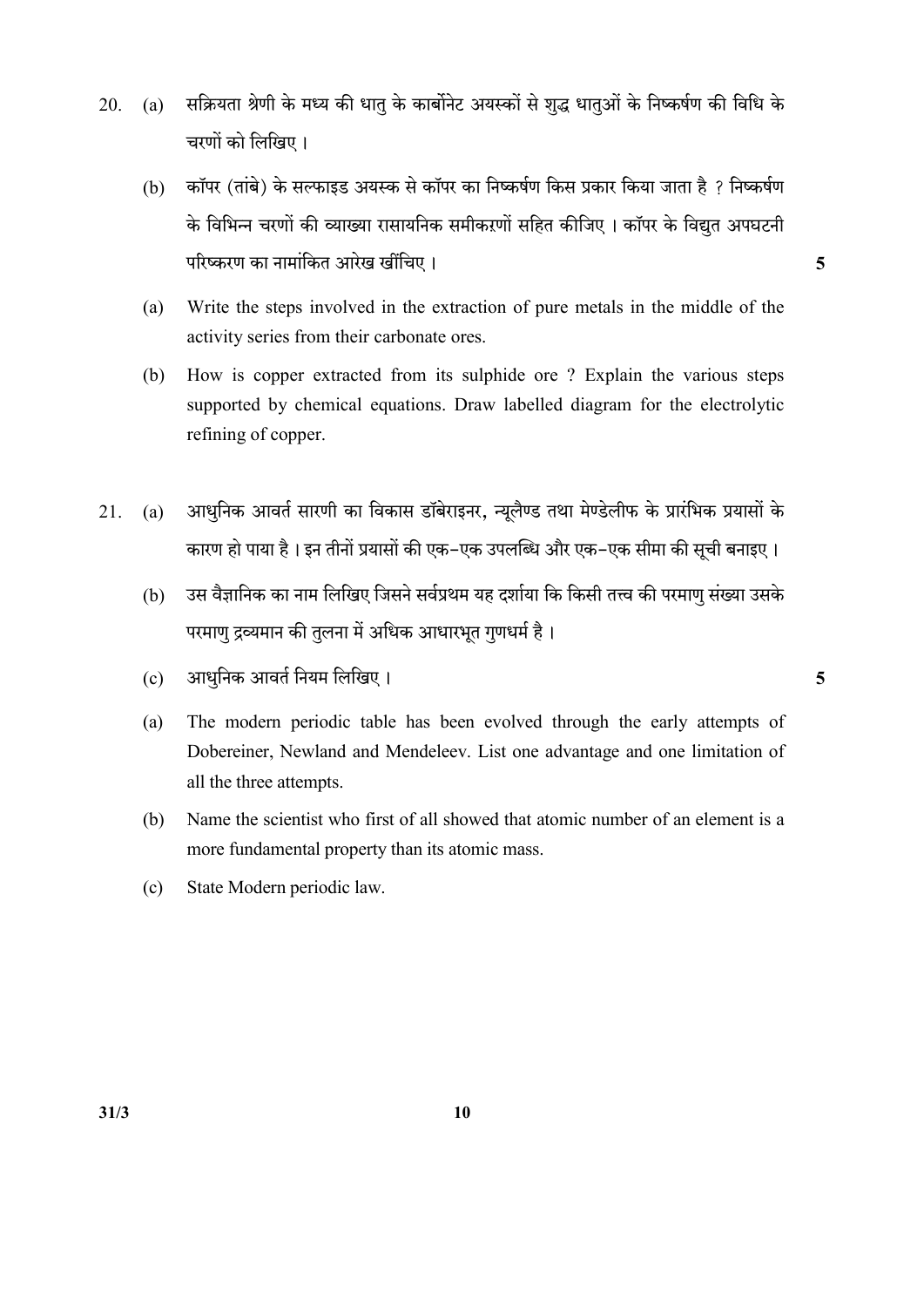### भाग $-$ ब

#### Section – B

22. किसी पत्ती के छिलके में रंध्रों का प्रेक्षण करने के लिए अस्थायी आरोपण तैयार करने की प्रक्रिया के चरणों की सूची बनाइए ।  $\qquad \qquad \qquad$ 

List the steps of preparation of temporary mount of a leaf peel to observe stomata.

23. 4.0 cm ऊँचाई का कोई बिम्ब 20 cm फोकस दुरी के किसी उत्तल लेंस के प्रकाशिक केन्द्र 'O' से 30 cm दूरी पर स्थित है। बनने वाले प्रतिबिम्ब की स्थिति और साइज़ ज्ञात करने के किरण आरेख खींचिए । इस आरेख में प्रकाशिक केन्द्र 'O' तथा मुख्य फोकस 'F' अंकित कीजिए । प्रतिबिम्ब की 2

An object of height 4.0 cm is placed at a distance of 30 cm from the optical centre 'O' of a convex lens of focal length 20 cm. Draw a ray diagram to find the position and size of the image formed. Mark optical centre 'O' and principal focus 'F' on the diagram. Also find the approximate ratio of size of the image to the size of the object.

24. किसी प्रतिरोधक, जिसका प्रतिरोध (R) है, से प्रवाहित विद्युत धारा (I) और उसके सिरों के बीच तदनुरूपी विभवान्तर (V) के मान नीचे दिए गए अनुसार हैं:

(I) (V) (R) 2

The values of current (I) flowing through a given resistor of resistance (R), for the corresponding values of potential difference (V) across the resistor are as given below :

| $\vert$ V (volts)                                                  |  | 0.5   1.0   1.5   2.0   2.5   3.0   4.0   5.0 |  |  |
|--------------------------------------------------------------------|--|-----------------------------------------------|--|--|
| <b>I</b> (amperes)   0.1   0.2   0.3   0.4   0.5   0.6   0.8   1.0 |  |                                               |  |  |

 Plot a graph between current (I) and potential difference (V) and determine the resistance (R) of the resistor.